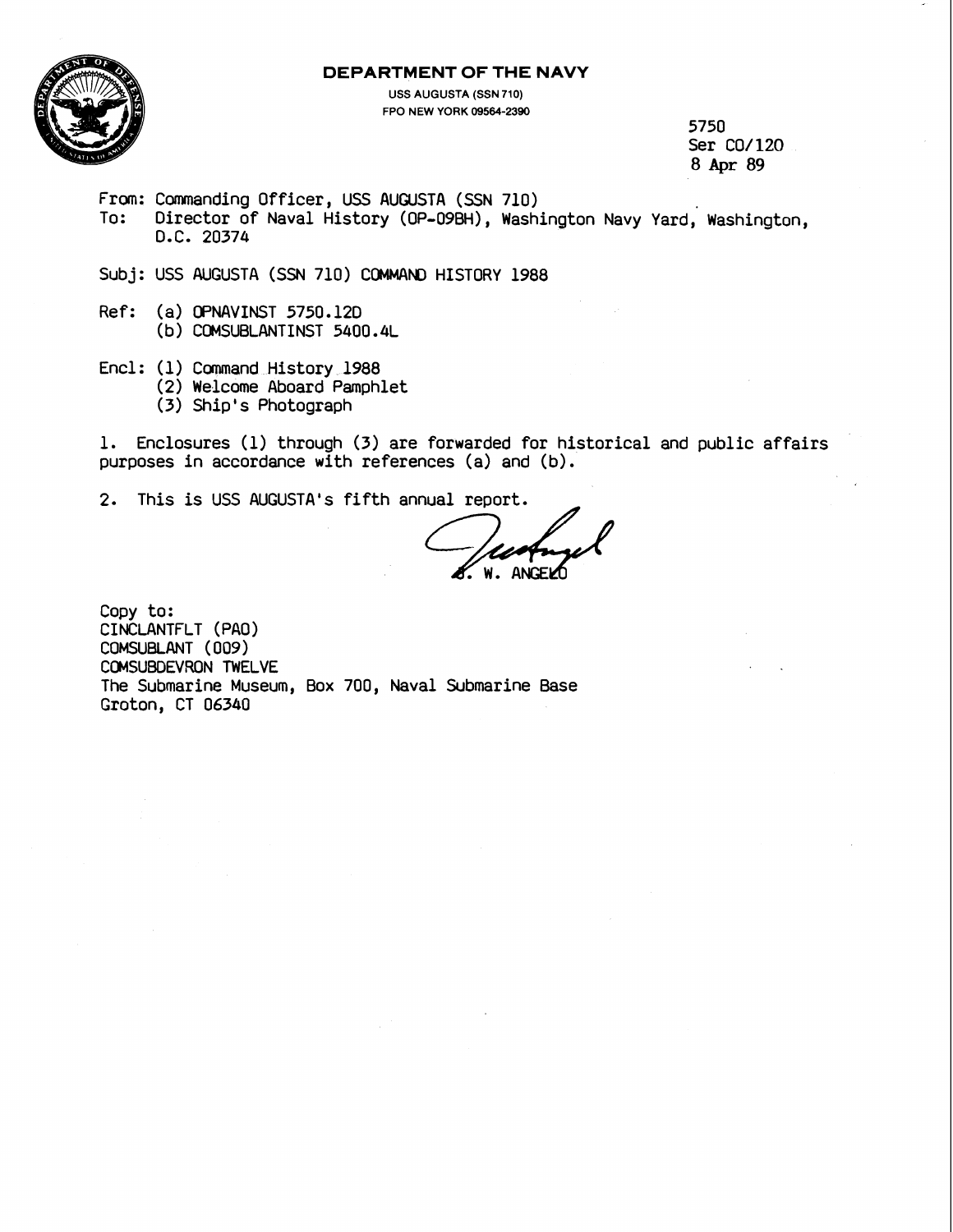# **USS** AUGUSTA (SSN 710) 1988 COMMAND HISTORY

# Command Composition and Orqanization.

USS AUGUSTA (SSN 710), the thirtieth 688 Class nuclear fast attack submarine, is one of the most advanced undersea vessels of its type in the world. Her mission: to hunt down and destroy enemy surface ships and submarines. She carries a crew of 13 officers and approximately 120 enlisted men, all highly qualified specialists in their fields. USS AUGUSTA, under the command of Commander James W. Angelo, is attached to Submarine Development Squadron TWELVE and is homeported in Groton, CT. Lieutenant Commander Gary R. Wleklinski is the Executive Officer.

Chronoloqy:

| $6$ Jan - 1 Mar 88   | Joint US/UK Atlantic Anti-Submarine Warfare exercise<br>LANTSUBASWEX 2-88.      |
|----------------------|---------------------------------------------------------------------------------|
| $22 - 24$ Jan 88     | Port call, Haakonsvern, Norway.                                                 |
| 19 - 22 Feb 88       | Port call, Portsmouth, England.                                                 |
| 18 Mar 88            | Change of Command.                                                              |
| $21 - 23$ Mar 88     | Dual Towed Array Testing.                                                       |
| 28 Mar - 15 Apr 88   | Range Exercise RANGEX 1-88; Sea Lance ASW Standoff<br>Weapon Targeting.         |
| $13 - 14$ May 88     | Port call, Fort Lauderdale, FL.                                                 |
| $15 - 28$ May 88     | Prospective Commanding Officer (PCO) Operations.                                |
| $28 - 31$ May 88     | Port call, Roosevelt Roads, Puerto Rico.                                        |
| $1 - 9$ Jun 88       | Tactical Readiness Evaluation.                                                  |
| $2 - 3$ Jun 88       | MK 48 Torpedo Proficiency Firings.                                              |
| $11 - 14$ Jun 88     | Supply Management Inspection (SMI).                                             |
| $6 - 7$ Jul 88       | Short-Notice Navy Technical Proficiency Inspection<br>$(NTPI)$ .                |
| $21$ Jul - 11 Aug 88 | Midshipman Operations and Operational Reactor<br>Safequards Examination (ORSE). |
| $12 - 15$ Aug 88     | Port call, Norfolk, VA. Dependent "TIGER" cruise to<br>Groton.                  |
| 15 Aug - 21 Oct 88   | Pre-Overseas Movement (POM).                                                    |